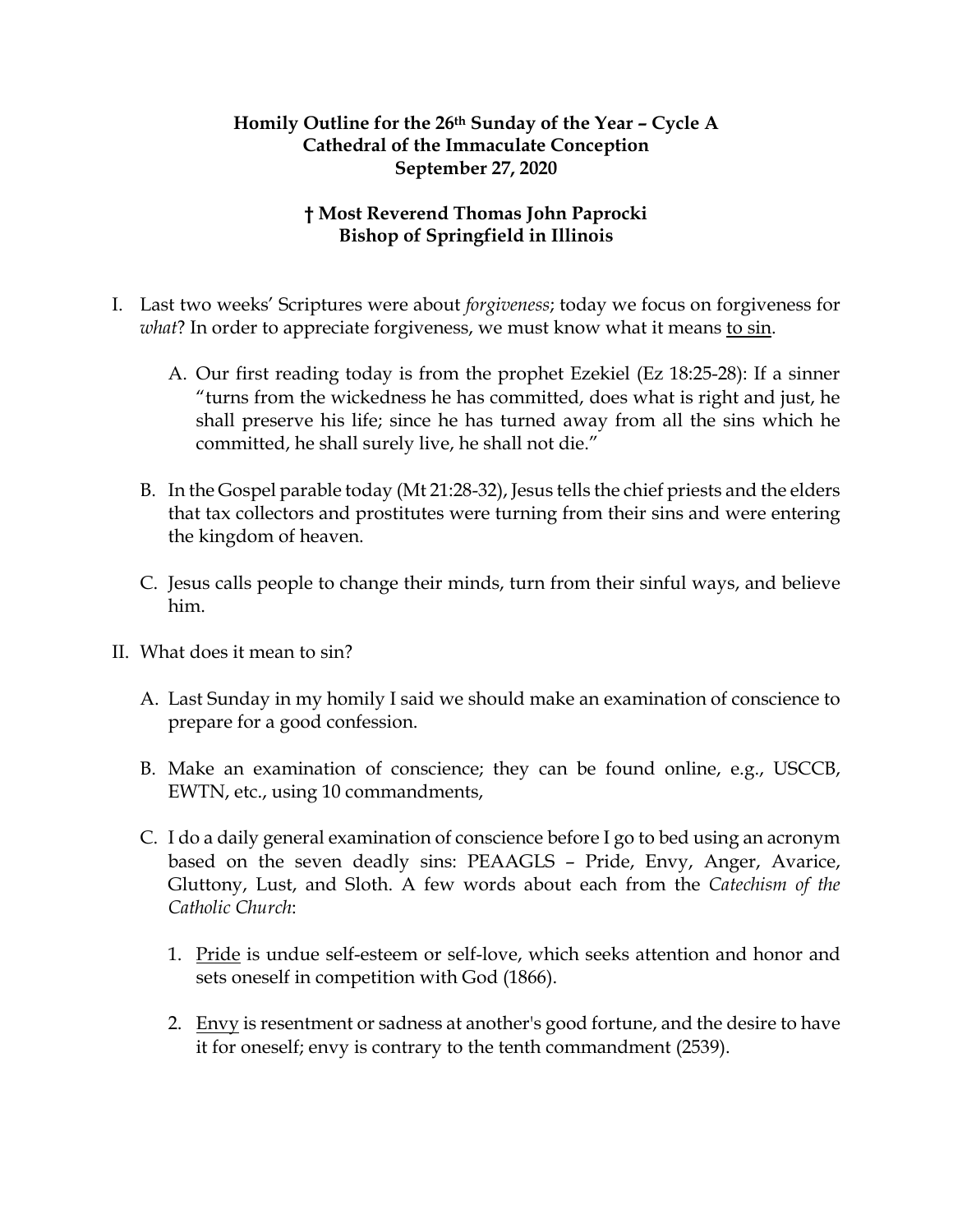- 3. Anger is an emotion which is not in itself wrong, but which, when it is not controlled by reason or hardens into resentment and hate, becomes one of the seven capital sins. Christ taught that anger is an offense against the fifth commandment (1765, 1866, 2262).
- 4. Avarice or Greed arises from a passion for riches and their attendant power. It is also against the tenth commandment (2336).
- 5. Gluttony Overindulgence in food or drink (1866).
- 6. Lust is disordered desire for or inordinate enjoyment of sexual pleasure. Sexual pleasure is morally disordered when sought for itself, isolated from its procreative and unitive purposes (2351).
- 7. Sloth is a culpable lack of physical or spiritual effort; also called acedia or laziness (1866, 2094, 2733).
- D. Avoiding the near occasions of sin.
	- 1. Just as we are taking precautions against a contagious disease by keeping safe distancing, we should distance ourselves from sin.
	- 2. Sin is highly contagious; we call that scandal.
	- 3. Just as we avoid situations and people that can make us sick, unless we are caring for them to heal their sickness, so we should avoid situations and people who can lead us into sin, unless we are actively seeking to help them turn away from their sinful ways and follow Jesus Christ.
- E. Each of the seven deadly sins has an antidote, called a virtue. Just as vices are bad habits, virtues are good habits, so we should cultivate virtues to avoid the near occasions of sin.
	- 1. The antidote to pride is humility.
	- 2. The antidote to envy is kindness.
	- 3. The antidote to anger is meekness.
	- 4. The antidote to avarice is generosity.
	- 5. The antidote to gluttony is temperance.
	- 6. The antidote to lust is chastity.
	- 7. The antidote to sloth is diligence.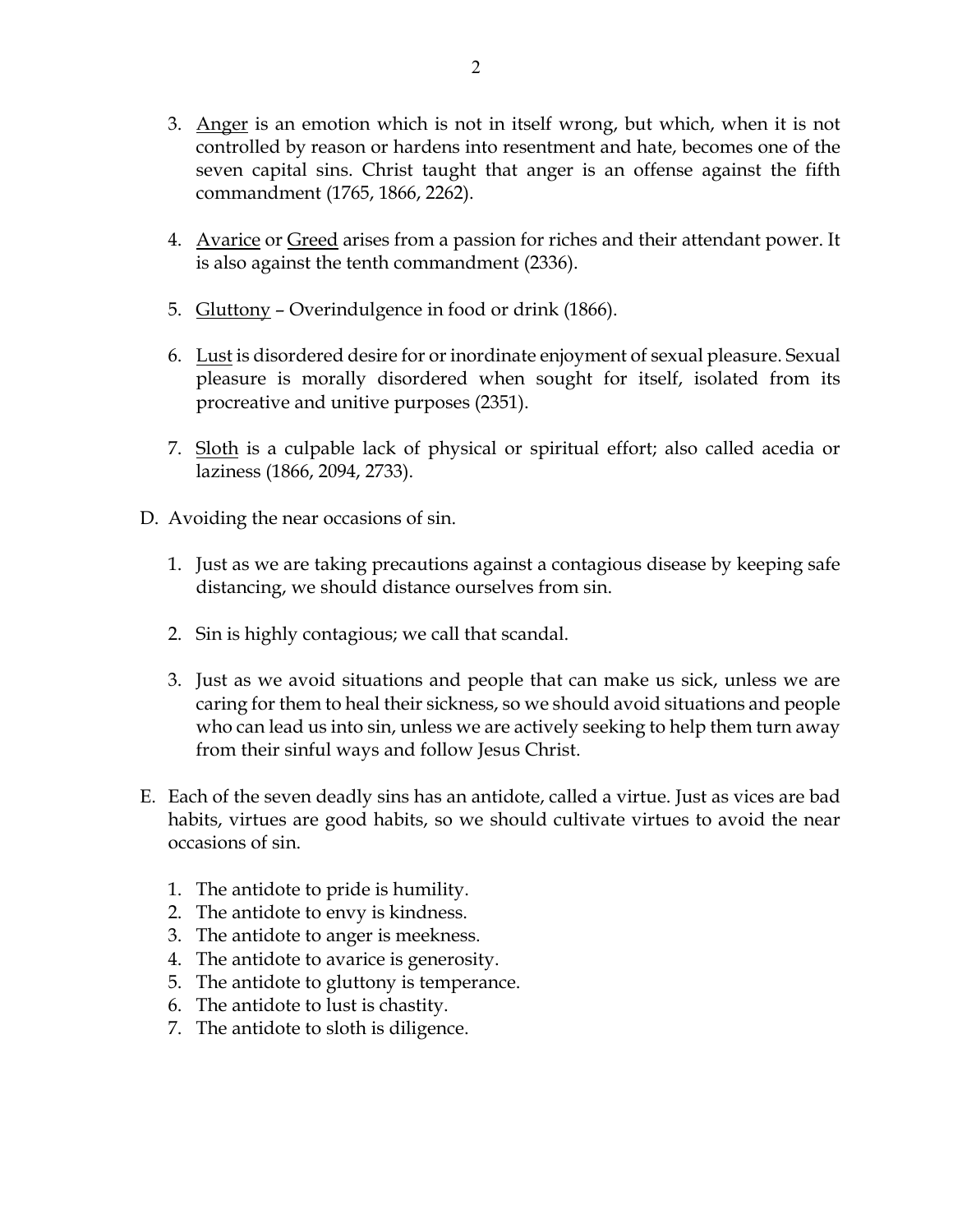- F. Remedies for the seven deadly sins as suggested by St. Robert Bellarmine, an Italian Jesuit and a Cardinal of the Catholic Church. He was a professor of theology and later rector of the Roman College, and in 1602 became Archbishop of Capua.
	- 1. According to St. Robert Bellarmine, "The remedy for pride is that a man will rest upon holy humility with all diligence, i.e., that he might understand himself to be nothing, and whatever we have is the gift of God and he should consider others better than himself and hence, esteems himself less than others and subject to all; outwardly and inwardly he will honor men in no matter what degree they are. It also helps to consider in the first place, that pride makes a man similar to the devil, and it is especially hated by God."[1](#page-3-0)
	- 2. The remedy for envy "is to devote oneself to the exercise of fraternal charity. . . . For the envious man inflicts himself and consumes himself inwardly, and God often raises us a thing to be envied in such a way that the envious man who desired the thing is downcast and humbled. We see that the devil repulsed the first man from earthly paradise by envy, but in the time that God sent Christ into the world, he gave back earthly paradise due to His merits."[2](#page-3-1)
	- 3. St. Robert Bellarmine said the remedy for anger "is devote oneself to the virtue of mildness and patience, by considering the examples of the saints and of Christ himself, who gloriously triumphed over vices of this sort by forbearance and patience. For it does not happen infrequently among mundane men that they propose to take vengeance very severely on their own enemies."[3](#page-3-2)
	- 4. The remedy for avarice or greed "lies in the virtue of liberality and in consideration that we are travelers and pilgrims in this life, and for that reason it is especially useful to not burden oneself with these goods but to divide them amongst our fellow pilgrims, that we might carry them together on our journey to our heavenly homeland, and it is more expedient that we prepare to unburden ourselves on our road."[4](#page-3-3)
	- 5. "The remedy for gluttony is to be vigilant in temperance and abstinence, as well as to put the benefit of the soul in a higher regard than that of the body. In particular, one must carefully consider that the delight of gluttony is very brief and very often the pain of the stomach and head—which follow—are longer."[5](#page-3-4)
	- 6. "The remedy for lust is to engage oneself in fasting and prayer as well as to avoid bad company, for these are the means discovered to preserve chastity and apart from these neither to trust too much to one's self nor to his own virtue and sanctity, but to stay very far away from dangers and to guard his senses, by considering the strength of Samson, the great holiness of David and the